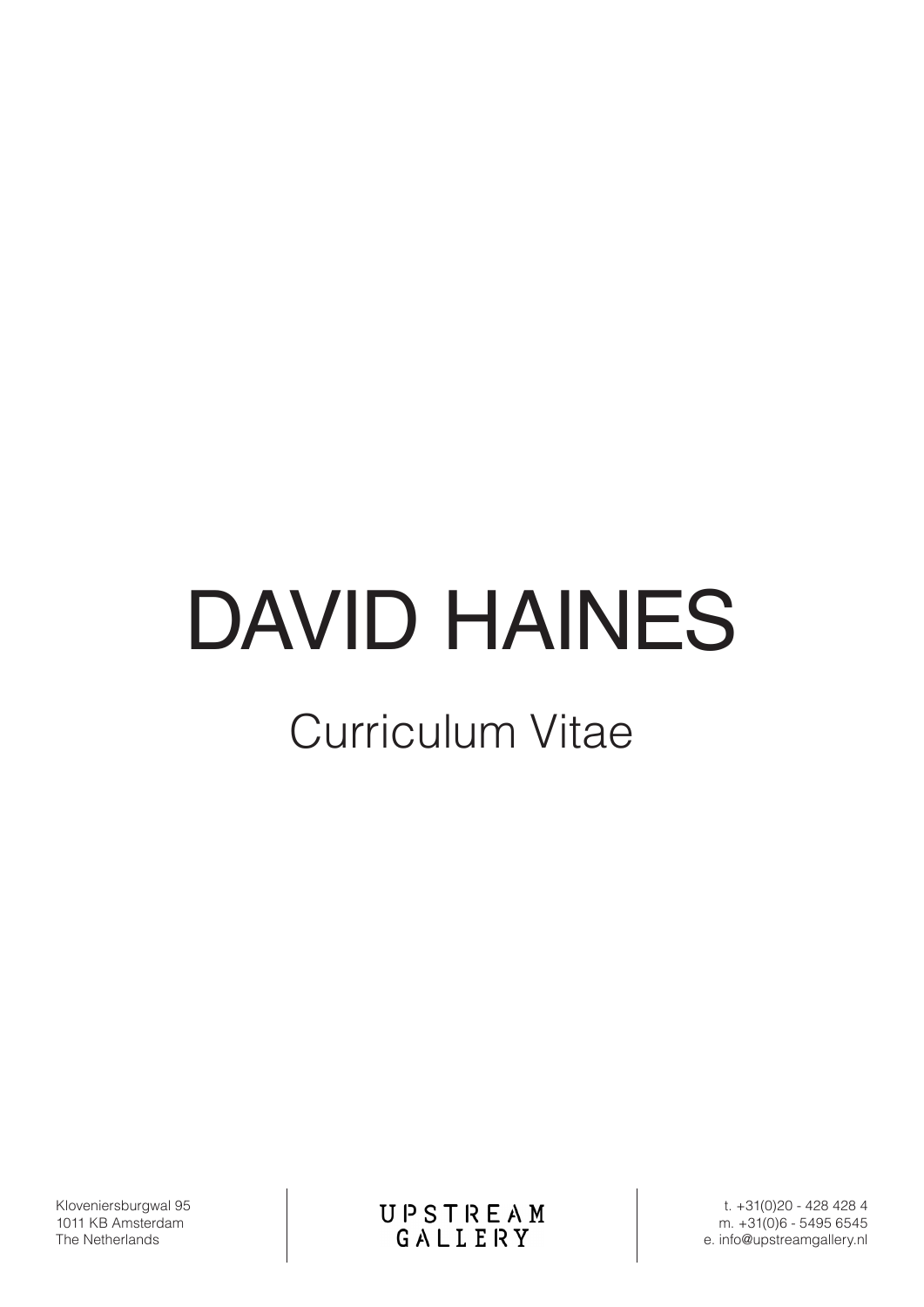| <b>Name:</b>      | David Haines                     |
|-------------------|----------------------------------|
| <b>Website</b>    | www.davidhaines.org              |
| Date of Birth:    | 1969, Nottingham, United Kingdom |
| <b>Residence:</b> | Amsterdam, The Netherlands       |
| <b>Education:</b> | 2002 Art Academy Maastricht      |

#### **SOLO EXHIBITIONS (SELECTION)**

- 2020 The Skin's Gaze, Upstream Gallery, Amsterdam
- 2017 A Fragile Membrane, An Illusive Screen, Upstream Gallery, Amsterdam Two Way Mirror, Tyneside Cinema Gallery, Newcastle Disegni, Artissima, Turin with Upstream Gallery
- 2016 The Armory Show with Upstream Gallery, New York
- 2014 Discoveries, Art Basel Hong Kong, with Upstream Gallery, Hong Kong
- 2013 Radiant Bodies: The Spirit and the Index, Upstream Gallery, Amsterdam
- 2010 Armory Show with Upstream Gallery, New York
- 2009 The Myth is Everything, Upstream Gallery, Amsterdam
- 2008 The Cyber Mythologies, Luisa Strina Gallery, Sao Paulo, Brasil
- 2006 Drawings, Songs and Video, Upstream Gallery, Amsterdam
- 2005 Broadband, Luisa Strina Gallery, Sao Paulo, Brasil Drawings, Upstream Gallery, Amsterdam

#### **GROUP EXHIBITIONS AND PROJECTS (SELECTION)**

- 2022 Art Rotterdam 2022, Rotterdam, Netherland Drawing Attention - Emerging British Artists, British Museum, London
- 2021 'Modern Love' Impakt Festival, Centraal Museum & Centrum voor Mediacultuur, Utrecht
- 2018 A Slice Through the World, The Drawing Room, London and Modern Art Oxford, UK Portraits - Facing Others and the Self, Annual Pride Exhibition, Clifford Chance, London
- 2017 Artissima 2017, with Upstream Gallery, Turin, Italy Drawing Biennial 2017, London
- 2016 "New Dutch Short Films" Rooftop Films/ Trilok Fusion Center for the Arts, Brooklyn, New York Art at the Spaarne, Teylers Museum Haarlem, the Netherlands
- 2015 IDFA, Museum Eye Amsterdam, the Netherlands Transformer, Upstream Gallery, Amsterdam Amsterdam Art Fair with Upstream Gallery, Amsterdam Art Rotterdam with Upstream Gallery, Rotterdam, the Netherlands
- 2014 Hoge Horizon, Stedelijk Museum Lier, Belgium Beauty of Violence, Garage, Rotterdam, The Netherlands Levenslang - Het criminele brein ontleend, Museum het Dolhuys, Haarlem, NL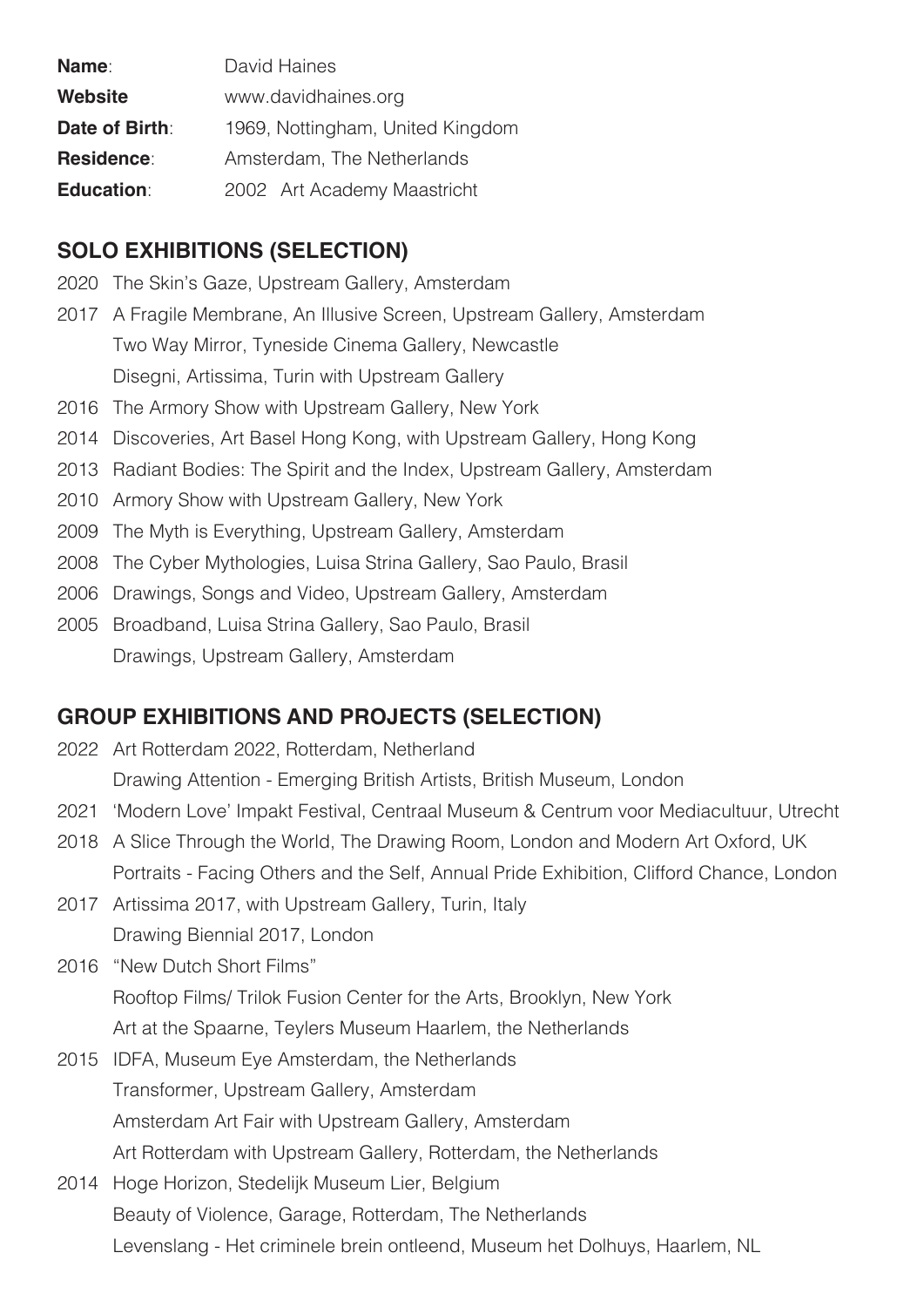- 2013 Vitamin D2- New Perspectives in Drawing, Christian Rattemeyer, Tony Godfrey, David Trigg (and others) Phaidon Press Chambres des Canaux - The Tolerant Home, Westermarkt 14, Amsterdam Faceless, Freiraum, Quartier 21, Vienna Boys will be Boys, Irish Examiner 10.05.2013. Tina Darb O'Sullivan Extra Extra #1 Ed, Samira Ben Laloua, Daniel Bouw, Nathalie Hartjes Chambres Des Canaux – The Tolerant Home, various locations, Amsterdam Faceless part II, Freiraum, Quartier 21, Vienna Lost Boys, The Territories of Youth in Art, Lewis Glucksman Gallery, Cork, Ireland Drawing Biennial, The Drawing Room, London 2012 Frieze #148 'Blowback' Nick Aikens Geweld na Gay Pride/ Violence after Gay Pride, Lucette ter Borg NRC Handelsblad 23.02.12 Art Rotterdam, solo presentation with Upstream Gallery, Rotterdam, The Netherlands 2011 Blowback. What the frog eye tells the frog brain or the God that failed, SMART Projects Space, Amsterdam The Armory Show, Upstream Gallery, New York
	- Nothing in World but Youth, Turner Contemporary, Margate, UK
	- Drawing Biennal 2011 Fundraiser, Drawing Room, London
	- I Want to go Somewhere Where the Weather Suits my Clothes a fall of light on fabric,
	- Mother's Tankstation, Dublin
	- Frieze Art Fair, Luisa Strina Gallery, London
	- Apocalypse Now, New Dakota Space, Amsterdam
	- 12th Istanbul Biennial, Istanbul, Turkey
- 2010 Contemporary Istanbul 2010, Turkey High Drama: Works from the Collection of Hugo and Carla Brown, The Dutch Cultural Space, London, United Kingdom Upstream Cinema, Upstream Gallery, Amsterdam, The Netherlands New acquisitions, Teylers museum, The Netherlands
- 2009 The end of the line: Attitudes in Drawing, Hayward Touring Exhibition, Middlesbrough Institute of Modern Art (mima), United Kingdom The Bluecoat, Liverpool, United Kingdom City Museum and Art Gallery, Bristol, United Kingdom The Fruitmarket Gallery, Edinburgh, United Kingdom Matt Strokes – The Gainsborough Packet, &c Zabludowicz Collection, London The Golden Record' The Collection, Lincoln, United Kingdom G39 Gallery, Cardiff, United Kingdom Art Basel, Luisa Strina Gallery, Germany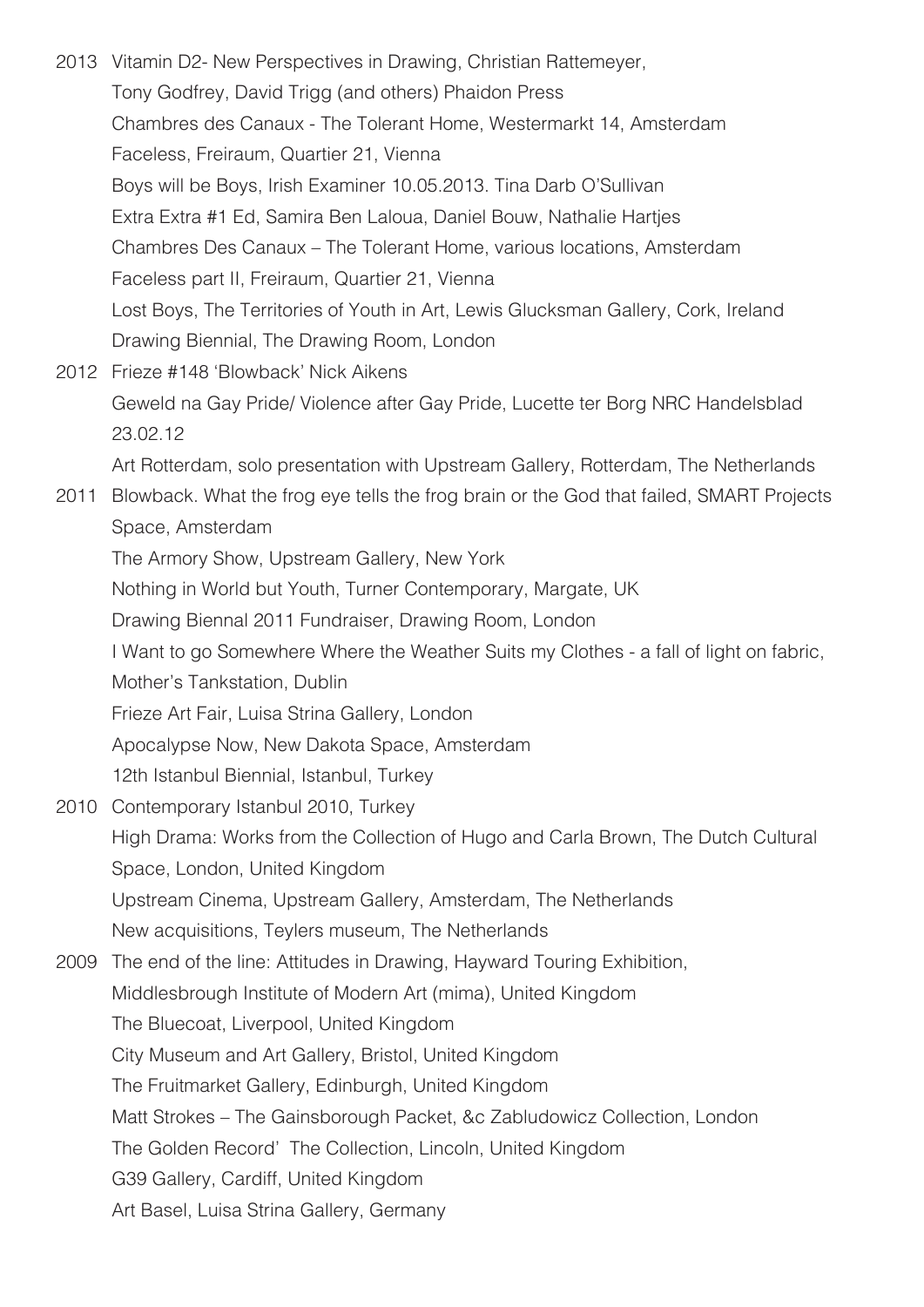2008 Cobra to Contemporary - the Collection of Hugo and Carla Brown, New Dakota, Amsterdam

Artnews Projects Berlin

The Golden Record, Collective Gallery, Edinburgh, United Kingdom SWAF, Kunsteyssen, Alkmaar, The Netherlands Uncanny Drawings, Porta 33 Funchal, Portugal, Portugal Frieze Art Fair, Luisa Strina Gallery, London NADA Art Fair, Upstream Gallery, Amsterdam

- 2007 Drawing Typologies, Stedelijk Museum Amsterdam The Singing Artist, Fonds BKVB Amsterdam Drawing is a Verb, Porta 33 Funchal, Portugal, Portugal Duo presentation with Lucy Wood at Liste07 Basel, Switzerland Art Basel, Luisa Strina Gallery, Miami Beach, United States
- 2006 Groupshow at Artnews Projects, Berlin Liste06 Art Fair Basel with Upstream Gallery, The Netherlands NADA Art Fair with Upstream Gallery, The Netherlands Art Forum Berlin with Upstream Gallery Amsterdam, Berlin ADAM international group exhibition, SMART Project Space Amsterdam
- 2005 Liste05 Art Fair Basel with Upstream Gallery Amsterdam, Germany Underground Film festival 2005, Anthology Film Archives New York Duo exhibition with Rob Voerman, Upstream Gallery, Amsterdam
- 2004 Nachtpodium VPRO (TV broadcast), The Netherlands Biennale dell Immagine, Chiasso Switzerland, Switzerland Art Rotterdam with SMART Projects Space, Rotterdam, The Netherlands
- 2003 20 years World Wide Video Festival, Centre d'Arte Contemporain, Normandy, France Tender Prey, Group exhibition at Arti et Amicitea, Amsterdam Liste03 Basel with SMART Project Space, The Netherlands Lisbon Video Festival, Lisboa Portugal, Portugal ARCO 03 Madrid with Galerie Estrany de la Mota, Spain
- 2002 Adam and Eve, De Appel Amsterdam Underworld at Ormeau baths Gallery, Belfast, N. Ireland Art for Living Again at Galerie Estrany de la Mota, Barcelona, Spain Flirt at SMART Project Space Amsterdam Je t'aime, Moi non plus, Kunstmuseum Thun, Switzerland Je t'aime, Moi non plus, Museum Het Domein, Sittard, The Netherlands Winter Film, W139, Amsterdam Ovar Video Festival at Cinema Ovar, Portugal
- 2001 World Wide Video Festival Arti et Amicitea, Amsterdam Impakt Festival, Centraal Museum Utrecht, the Netherlands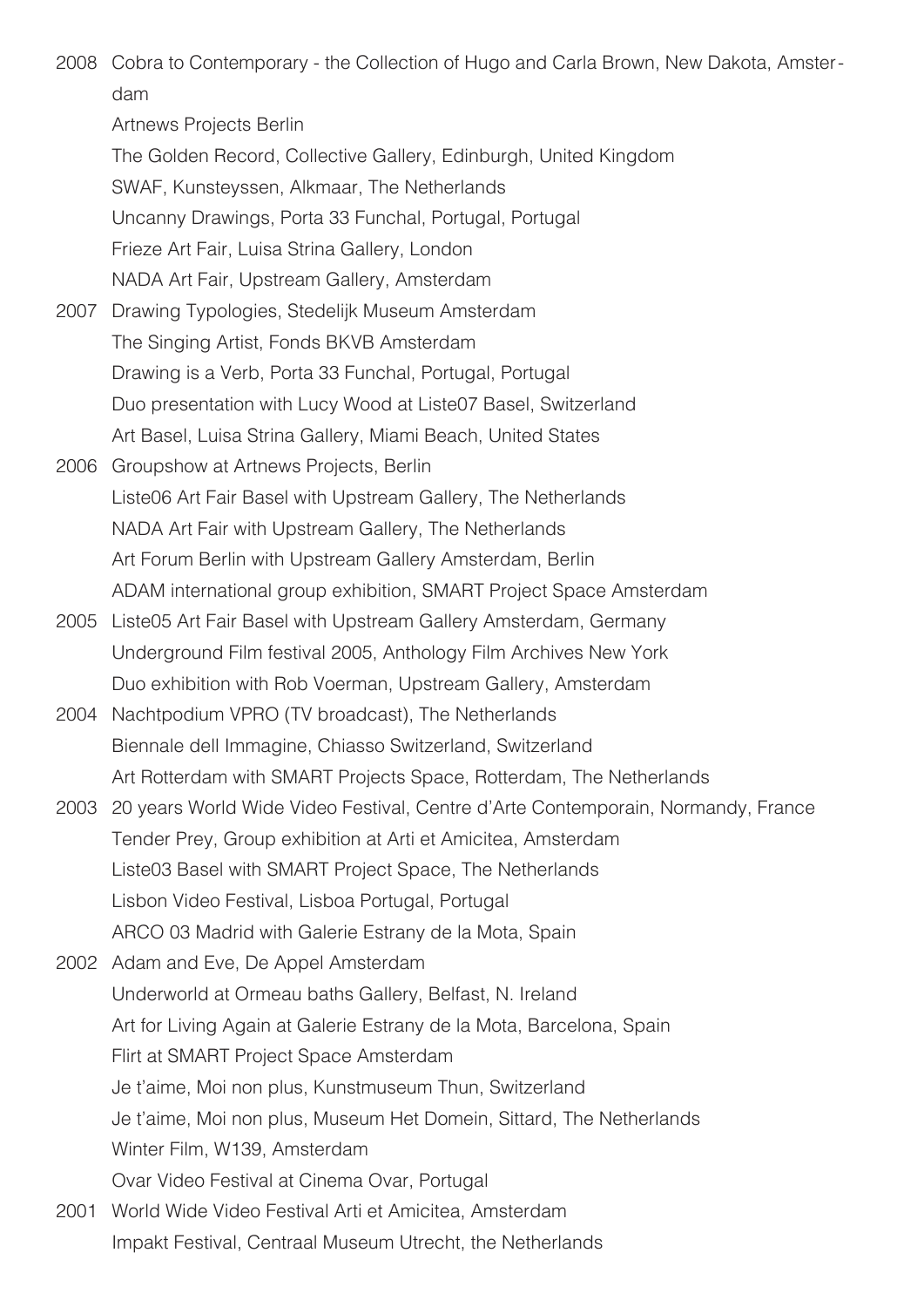Nuove Scene dall Olanda, Cinema Massimo, Turin, Italy Pandaemonium Biennale of Moving Images, The Lux Centre, London

- 2000 Central Screening, Centraal Museum, Utrecht, The Netherlands Lost and Found, De Waag, Amsterdam On the Box, Ellen de Bruijne Projects, Amsterdam
- 1999 Ruimte, Tent Rotterdam, The Netherlands Dokumentar Film und VideoFest Filmladen, Kassel, Germany
- 1998 CITOXE, De Appel, Amsterdam Detactable Real, New York

#### **BIBLIOGRAPHY (SELECTION)**

- 2018 A Fragile Membrane, an Illusive Screen, with essays by Adrian Rifkin and Steve Rushton Published by Upstream Gallery, Amsterdam A Slice through the World, Kate Macfarlane and Stephanie Straine, Drawing room / Modern Art Oxford
- 2016 Drawing People, Roger Malbert, Thames and Hudson Publishers
- 2014 David Haines Selected Works 2008-2014, with essays by Adrian Rifkin and Terry van Drutten, Published by Upstream Gallery, Amsterdam
- 2013 Vitamin D2 New Perspectives in Drawing, with essay by David Trigg, Phaidon Publishers
- 2011 Faar #008 (Serbia)
- 2010 Digital and Other Virtualities; Renegotiating the Image' with essay by Adrian Rifkin I.B. Tauris Publishers
- 2009 The End of The Line: Attitudes in Drawing, with essays by Isobel Harbison and Brian Dillon Skills from the Top Drawer, Joanna Pitman, The Times (UK) 09.03.09 Uitgelight, Teylers Magazine #106, NL.Terry Van Druten
- 2008 Waiting for Frieze, Adrian Rifkin, Wound Magazine #5 Artista explora cultura de massa, Silas Martí. Folha De. S. Paulo 2 1.05.08 Cat. Swaf - Puber uber alles, Anouk La Verge
- 2007 Drawing Typologies, Roel Arkestijn, Terry van Drutten, Stedelijk Museum Publishing Cat. Drawings A to Z Madeira Corporate Services Collection.
- 2006 Iedereen Slachtoffer, Sandra Heerma van Hoss. NRC 26.05.06 Amuse, Kunstbeeld #69

# **PRIZES AND AWARDS**

- 2021 Trinity Bouy Drawing Prize, London (Award winner)
- 2017 Irinox Drawing Prize. Artissima, Turin, Italy
- 2012 Jeanne Oosting Prize, The Hague NL